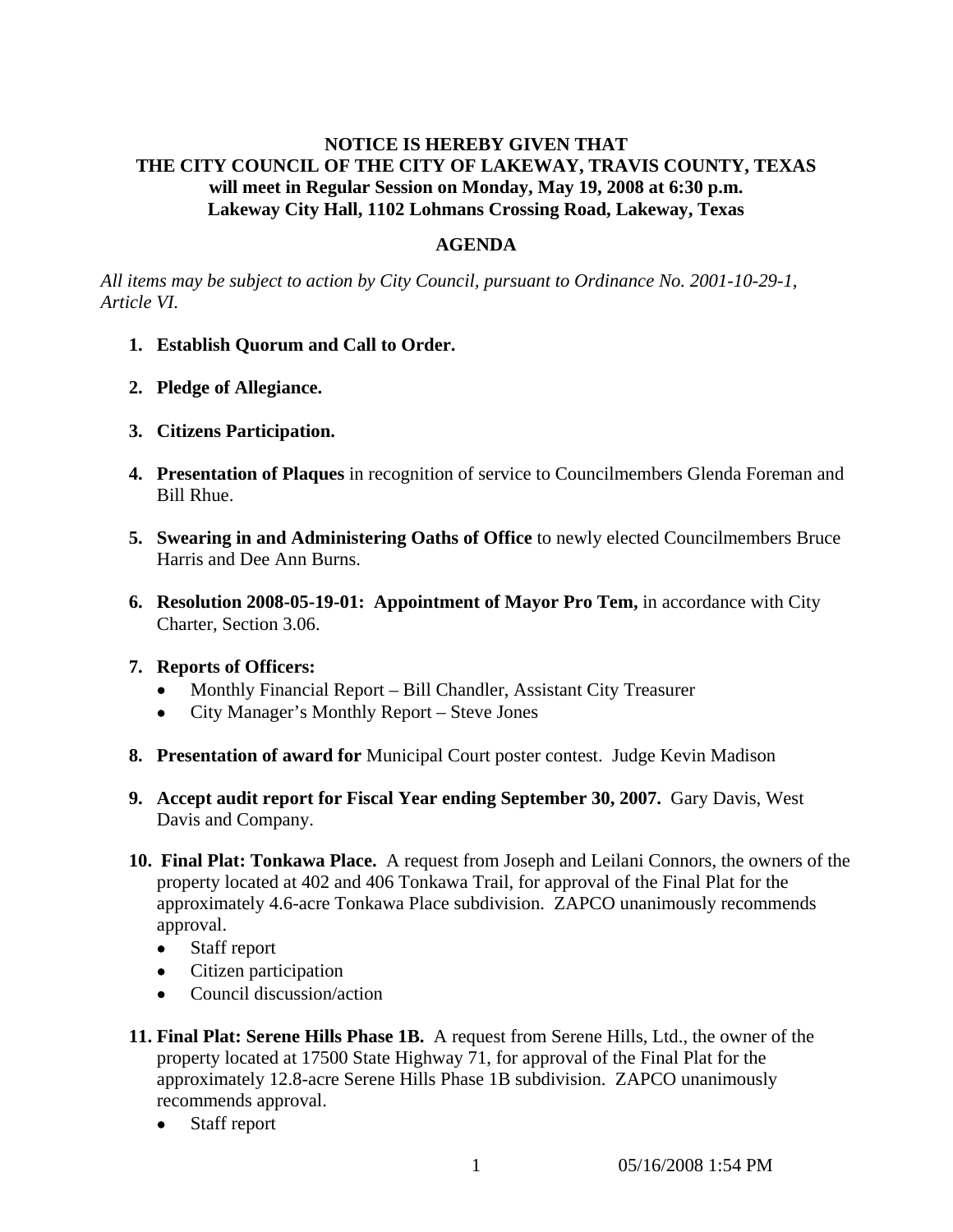- Citizen participation
- Council discussion/action

**12. Fee Ordinance Amendment.** A proposed amendment to the Fee Ordinance amending the fee schedule for maps sold by the City of Lakeway.

- Staff report
- Citizen participation
- Council discussion/action

**13. Amendment to the City's Parking Ordinance**, prohibiting parking on any portion of a residential lot other than a driveway or the shoulder of a paved street.

- Staff report
- Citizen participation
- Council discussion/action
- **14. Authorize City Manager** to proceed with the Lakeway Boulevard turn lane project.
	- Staff report by City Manager Steve Jones
	- Citizen participation
	- Council discussion/action
- **15. Approve Resolution 2008-05-19-02, establishing a policy for appropriations** from the Capital Reserve Fund.
	- Staff report by City Manager Steve Jones
	- Citizen participation
	- Council discussion/action

# **16. Approve Ordinance 2008-05-19-03, amending Fiscal Year 2007/2008 Budget.**

- Staff report by City Manager Steve Jones
- Citizen participation
- Council discussion/action

#### **CONSENT AGENDA: All items may be approved by one Council vote. Members of the Council may pull items from the consent agenda for discussion.**

# **17. Resolution 2008-05-19-03, Appointments to Boards and Commissions:**

- Glenda Foreman, Zoning and Planning Commission, Member
- **18. Request to allow fireworks at weddings** to be held at Lakeway Resort and Spa on May  $24<sup>th</sup>$  and June  $21<sup>st</sup>$ , requested by John Davison.
- **19. Approve Minutes:** Regular Meeting of April 21, 2008 and Work Session of January 24, 2008.

#### **END CONSENT AGENDA**